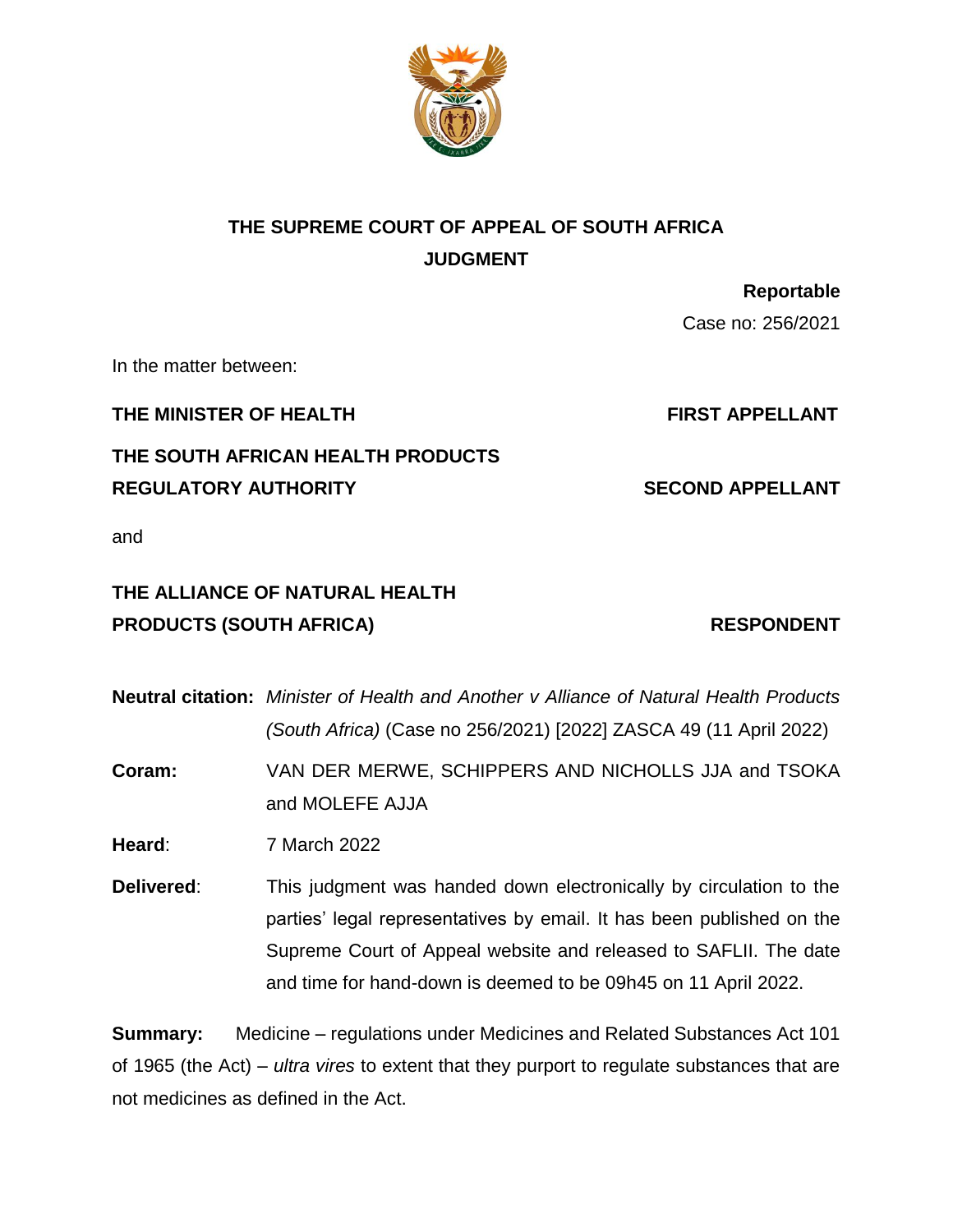#### **ORDER**

**On appeal from:** Gauteng Division of the High Court, Pretoria (Kubushi J sitting as court of first instance):

- 1 The order of the court a quo is varied by deleting para 2 thereof and by substituting the words 'South African Health Products Regulatory Authority' with the words 'Minister'.
- 2 The appeal is dismissed with costs, including the costs of two counsel.
- 3 The cross-appeal is dismissed with costs, including the costs of two counsel.

### **JUDGMENT**

## **Van der Merwe JA (Schippers and Nicholls JJA and Tsoka and Molefe AJJA concurring)**

[1] The Minister of Health (the Minister) is the first appellant in this matter. The second appellant is the South African Health Products Regulatory Authority (the Authority). It was established as an organ of state and juristic person by s 2 of the Medicines and Related Substances Act 101 of 1965 (the Act). The respondent is The Alliance of Natural Health Products (South Africa) (the Alliance), a voluntary association with the capacity to sue or be sued in its own name.

[2] After a public consultative process that had stretched over several years and in consultation with the Authority, the Minister, acting in terms of s 35 of the Act, made the regulations that are the subject of this appeal. They are the General Regulations published on 25 August 2017 under GN 859, in *GG* 41064 (the regulations). The Alliance sought declaratory orders as well as the review and setting aside of the regulations, in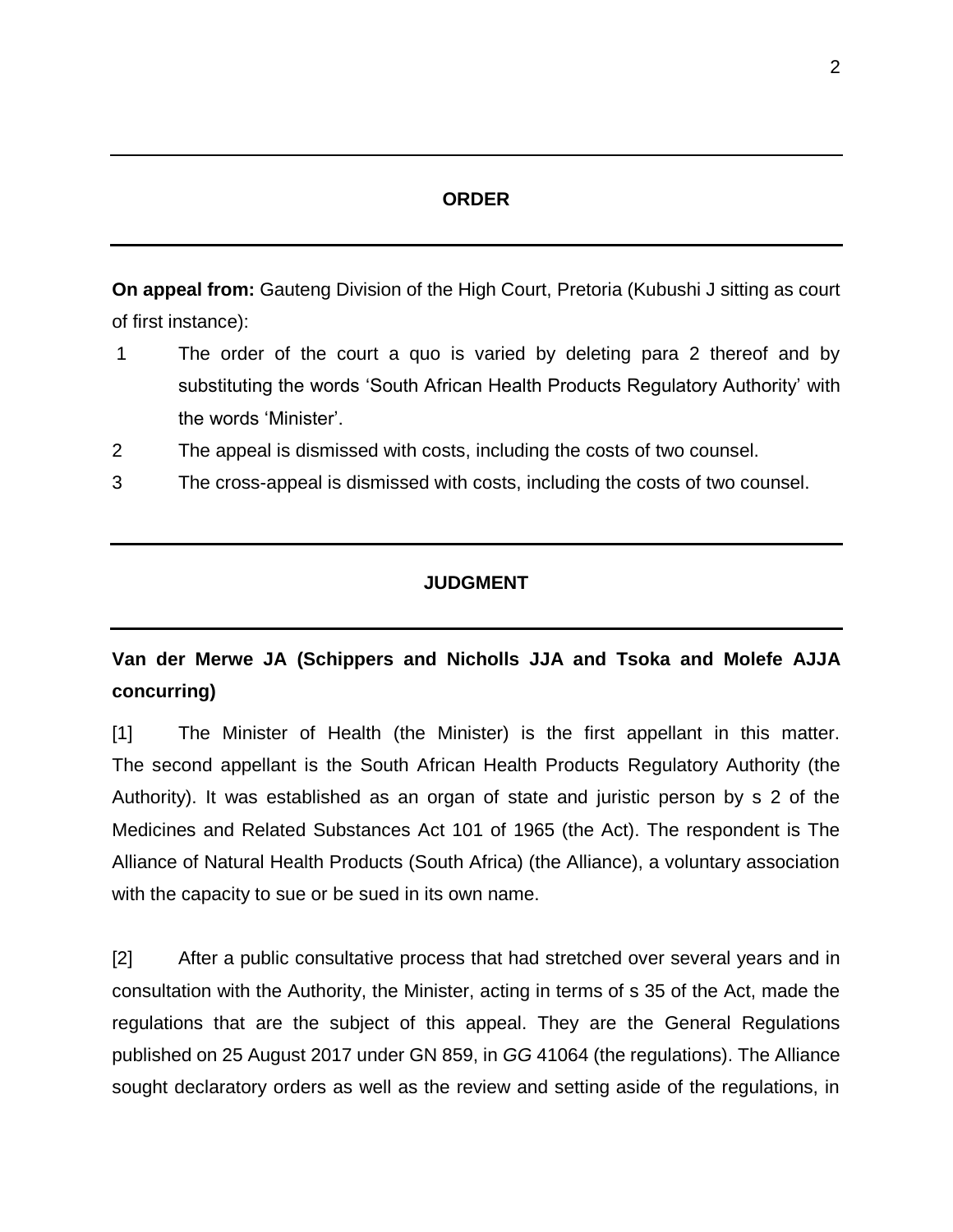whole or in part, in the Gauteng Division of the High Court, Pretoria. As I shall explain, Kubushi J partly upheld the challenge to the regulations, hence the appeal. Broadly stated, the issue in the appeal is whether any review ground of the Alliance was good.

[3] In essence, the Act is aimed at regulating four types of things. They are: medicines; scheduled substances; medical devices and *in vitro* diagnostic devices (IVDs). The Act defines each type in comprehensive terms. For the said purpose, the Act affords functions and powers to both the Minister and the Authority. In terms of s 22A, the Minister may prescribe scheduled substances on the recommendation of the Authority. The section provides for the scheduling of prescribed substances on different levels (Schedules 0 to 6). The manner in which the availability of these substances to the public is controlled, depends on the level of scheduling.

[4] Section 14 of the Act provides that the Authority may from time to time determine that a medicine, medical device, IVD or any class or category of any of them, shall be subject to registration. The procedure for registration is set out in s 16. Section 1(3) provides:

'In determining whether or not the registration or availability of a medicine is in the public interest, regard shall be had only to the safety, quality and therapeutic efficacy thereof in relation to its effect on the health of man or any animal, as the case may be.'

[5] It appeared from the evidence that there is a substantial market worldwide and in South Africa for complementary medicines and health supplements. There was no dispute that this market should be regulated in the public interest. That, in the main, was the purpose of the replacement of the previous General Regulations under the Act, with the current ones. The regulations therefore introduced a new category, namely complementary medicines (Category D). They are subcategorised into discipline-specific medicines and health supplements. Complementary medicines in each of the two subcategories that are intended for use in humans, consist, in terms of Annexure 1 to the regulations, of the following:

'**33. Complementary Medicines: Discipline-Specific Traditional Claims**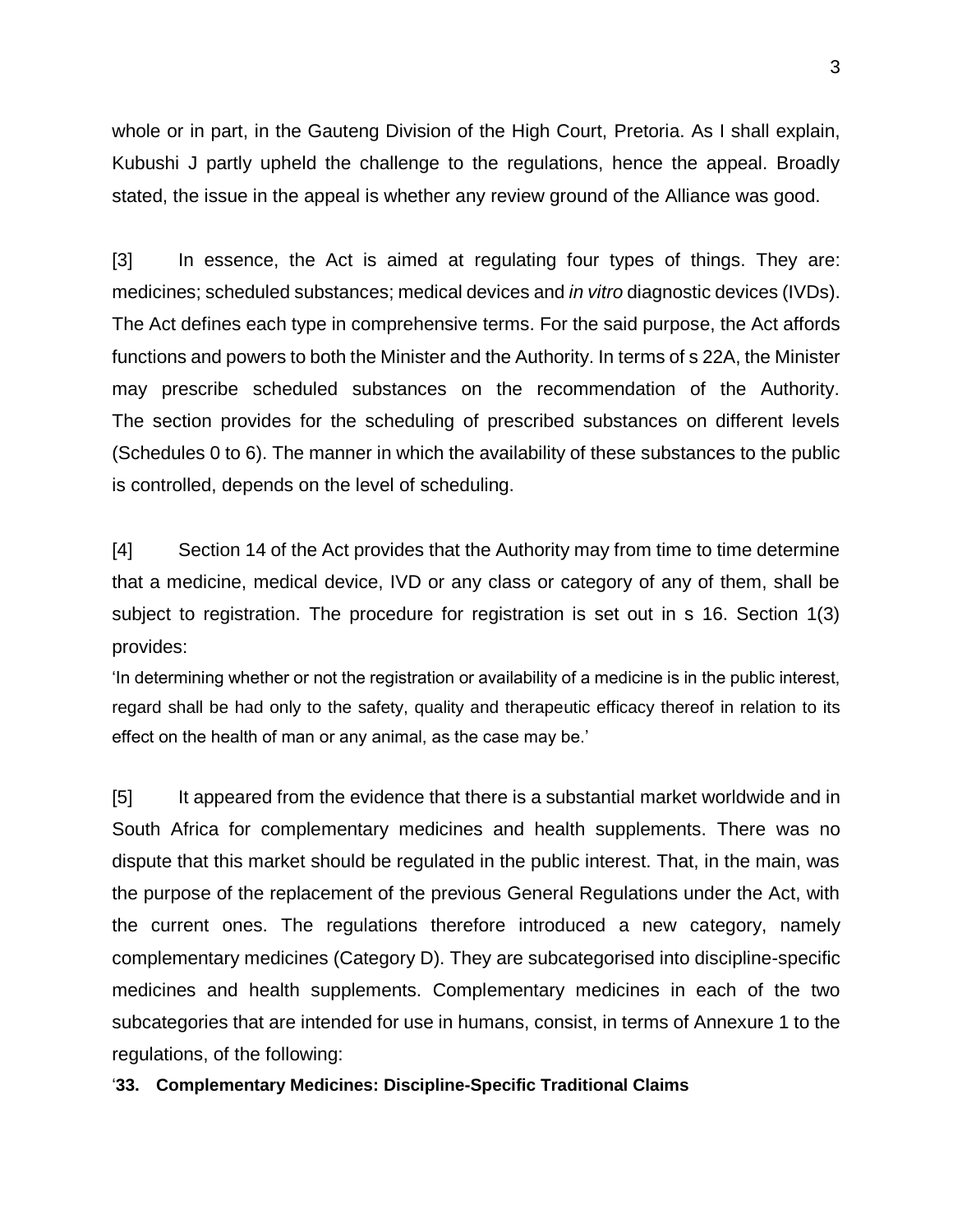- 33.1 Aromatherapy
- 33.2 Homeopathy
- 33.3 Phytotherapy
- 33.4 Traditional Chinese Medicine
- 33.5 Unani Medicine
- 33.6 Western Herbal Medicine
- 33.7 Combination Product
- 33.8 Other Herbal

#### **34. Complementary Medicines: Health Supplements**

- 34.1 Amino acids
- 34.2 Aminosaccharides
- 34.3 Animal Extracts, Products and Derivatives
- 34.5 Carotenoids
- 34.5 Enzymes
- 34.6 Fats, Oils and Fatty Acids
- 34.7 Minerals
- 34.8 Polyphenols (including Bioflavonoids)
- 34.9 Probiotics
- 34.10 Saccharides (including prebiotics)
- 34.11 Vitamins
- 34.12 Multiple substance formulation
- 34.13 Other'

[6] The regulations attach a number of obligations to complementary medicines and, where applicable, health supplements. These include obligations in respect of: the labelling of containers (reg 10(1)(cc) and 10(3)(b)); furnishing of professional information in hard copy or electronically (reg 11(2)(t)); providing a patient information leaflet (reg  $12(2)(n)$ ); and advertising (reg  $42(5)(c)(ii)$ ). There can be no doubt that compliance with these obligations requires significant effort and costs.

[7] The review ground relied upon in the Alliance's founding affidavit was that the scope and ambit of the regulations exceeded the rule-making powers of the Minister in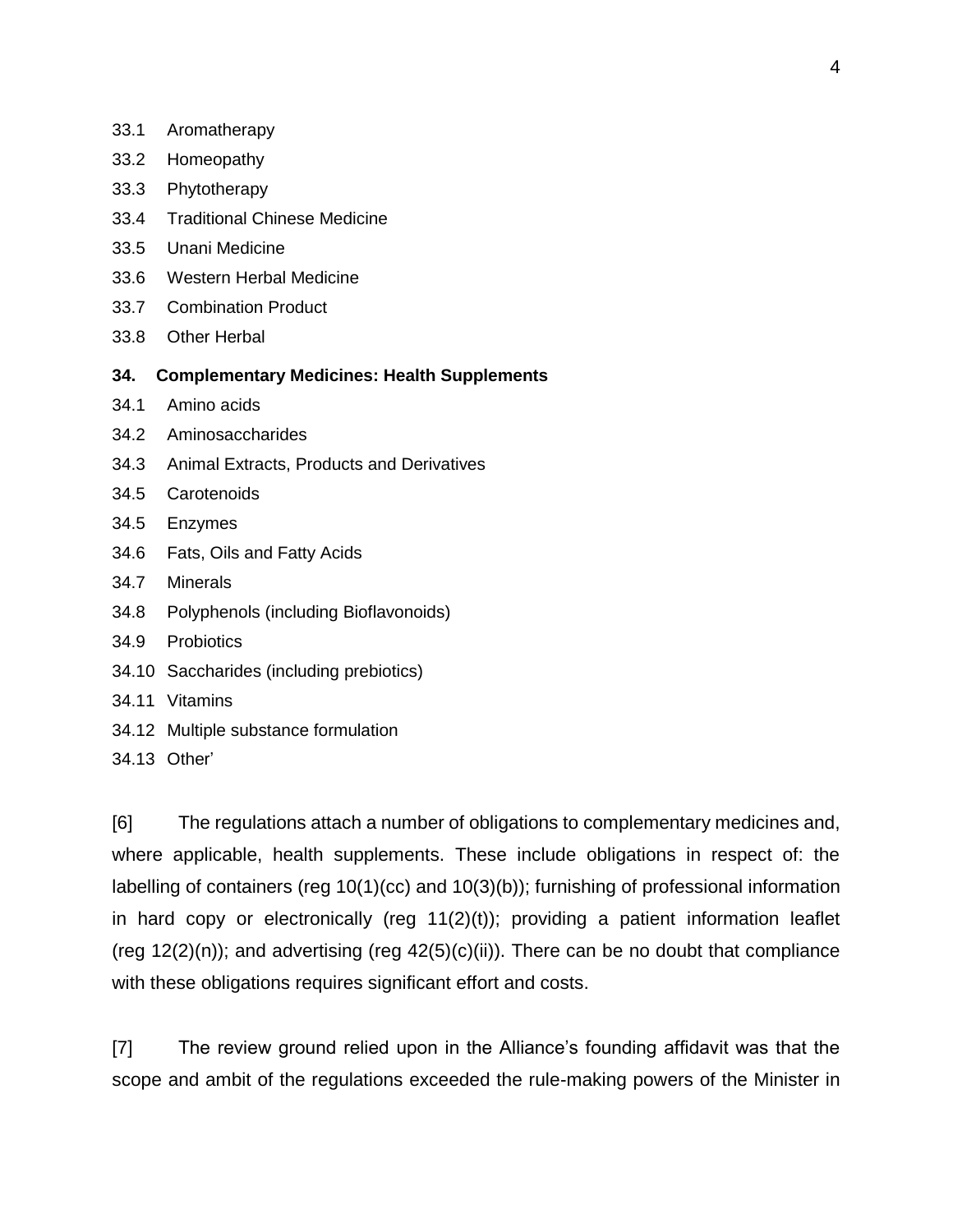terms of the Act. In essence, the contention was that the Minister was only empowered to regulate medicines and scheduled substances within the meaning of the Act. However, so it was contended, the regulations purported to regulate substances that were neither medicines nor scheduled substances and, to that extent, they were *ultra vires* (the *ultra vires* ground).

[8] In its supplementary founding affidavit in terms of Uniform rule 53(4), the Alliance put forward two additional review grounds. These were firstly that despite having published draft regulations for public comment on 27 January 2017, the Minister failed to consider the comments received in response thereto (or a summary thereof). The contention was that this tainted the regulations with procedural unfairness under the Promotion of Administrative Justice Act 3 of 2000 (PAJA), or with procedural irrationality under the principle of legality (the procedural ground). In the second place, the Alliance relied upon the substantive irrationality of the regulations. This was principally based on evidence that the Authority was faced with a considerable backlog of applications for the registration of substances, that had built up over a number of years. In the light hereof, the Alliance averred that in the absence of evidence that the Authority would have the capacity to cope with additional demands that the regulations placed on it, the regulations were irrational.

[9] In the answering affidavit on their behalf, the Minister and the Authority (collectively the appellants) contended that the application raised an impermissible abstract challenge. They denied that the regulations were *ultra vires* in any respect, on the basis that the definition of 'medicine' in the Act was sufficiently wide to include all complementary medicines and health supplements as defined in the regulations. These definitions lie at the heart of the dispute between the parties and I shall reproduce them shortly.

[10] With regard to the procedural ground, the Minister confirmed on oath that he had considered the comments received in response to the 2017 draft regulations. The alleged substantive irrationality was similarly disputed on the basis of factual allegations that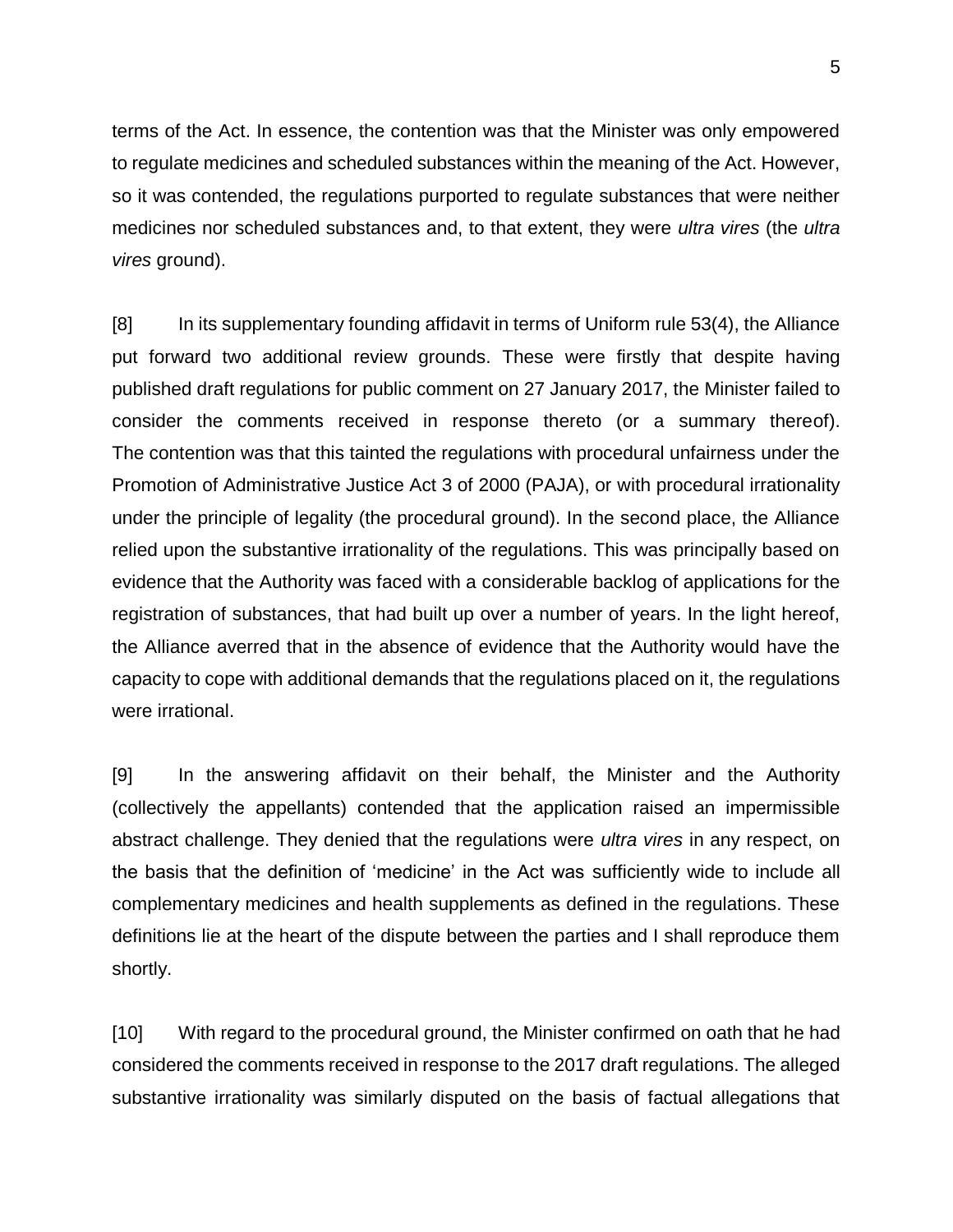could not be rejected out of hand. In sum they were: that when the Authority was established during 2015, it inherited a backlog of applications for registration that had built up under the auspices of its predecessor; that the focus had since shifted from the drafting of the regulations and guidelines thereto to implementation; that the budget and resources of the Authority had been increased; that its structural organisation had been improved; and that therefore it had the capacity to administer the regulations.

[11] The court a quo rejected the argument that the application constituted an impermissible abstract challenge and found for the Alliance on the *ultra vires* ground. In the result it found it unnecessary to consider the other review grounds. It considered that the partial declaration of invalidity in respect of the regulations should be suspended for a period of 12 months and made the following order on the merits:

'2. The definition of "medicine" in section 1 of the Medicines and Related Substances Act No.101 of 1965 is declared to apply only to substances that are used or purport to be suitable for use or are manufactured or sold for use in the diagnosis, treatment, mitigation, modification or prevention of maladies, in order to achieve a medicinal or therapeutic purpose, in human beings and animals.

3. The General Regulations promulgated on 25 August 2017 under General Notice 859 in Government 41064 are declared unlawful to the extent that they apply to "complementary medicines" and "health supplements" that are not "medicines" or "Scheduled substances" as defined in section 1 of the Medicines and Related Substances Act No. 101 of 1965.

4. The declaration of invalidity is suspended for a period of twelve (12) months to allow the South African Health Products Regulatory Authority an opportunity to correct the defect.'

[12] The court a quo granted leave to appeal to the appellants. It also gave leave to the Alliance to cross-appeal against para 4 of its order. The Alliance supported paras 2 and 3 of the order before us on all the aforesaid grounds. I find it expedient, however, to first consider the *ultra vires* ground.

[13] The appellants persisted with the argument that the challenge to the regulations on the *ultra vires* ground was impermissibly abstract. The Alliance readily conceded the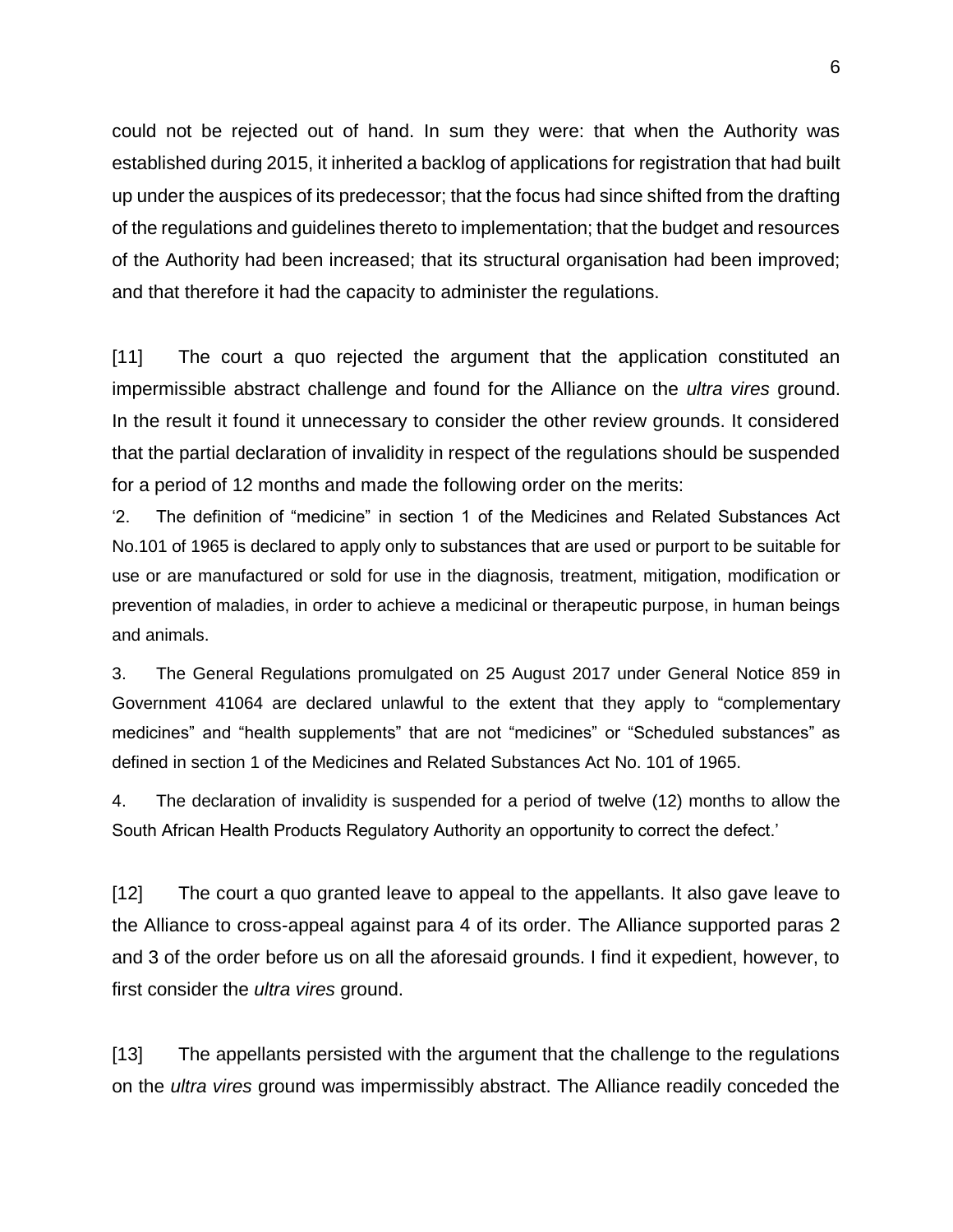abstract nature of this part of its application on the basis that it did not relate to a particular set of facts. If the regulations, or part thereof, are beyond the powers of the Minister, they are invalid under the Constitution. It follows that the judgment in *Savoi and Others v National Director of Public Prosecutions and Another* [2014] ZACC 5; 2014 (5) BCLR 606 (CC); 2014 (1) SACR 545 (CC); 2014 (5) SA 317 (CC) at paras 9-13, is in point. It tells us that the abstract nature of an application brings two factors to the fore. The first is standing, that is, whether the applicant is entitled to challenge the validity of the provisions in question. If so, the second factor is the application of the heavy burden on the applicant to show that the provisions are constitutionally unsound or invalid merely on their face.

[14] The Alliance acts on behalf of its members, which include manufacturers and retailers of complementary medicines and health supplements. Their rights are directly affected in an adverse manner by what they perceive to be invalid regulatory measures. The Alliance therefore clearly had standing to attack the regulations on this ground and the appellants did not contend otherwise.

[15] I deal below with whether the regulations are *ultra vires* merely on their face. Before I do so, I need to say something about the applicability of PAJA to the making of the regulations. I intend to follow the approach of this court in *Esau and Others v Minister of Cooperative Governance and Traditional Affairs and Others* [2021] ZASCA 9; [2021] 2 All SA 357 (SCA); 2021 (3) SA 593 (SCA) at paras 77-84. In *City of Tshwane Metropolitan Municipality v Cable City (Pty) Ltd* [2009] ZASCA 87; [2010] 1 All SA 1 (SCA); 2010 (3) SA 598 (SCA) para 10, Maya JA, writing for the court and with reference to the judgment of Chaskalson CJ in *Minister of Health and Another NO v New Clicks South Africa (Pty) Ltd and Others (Treatment Action Campaign and Innovative Medicines SA as Amici Curiae)* [2005] ZACC 14; 2006 (2) SA 311 (CC); 2006 (1) BCLR 1 (CC) para 113, expressed agreement with the contention that the making of regulations by a Minister constitutes administrative action within the meaning of PAJA. We are bound by this *dictum* unless we are convinced that it is clearly wrong. No attempt at all was made to convince us of that. In the result the matter had to be decided under PAJA.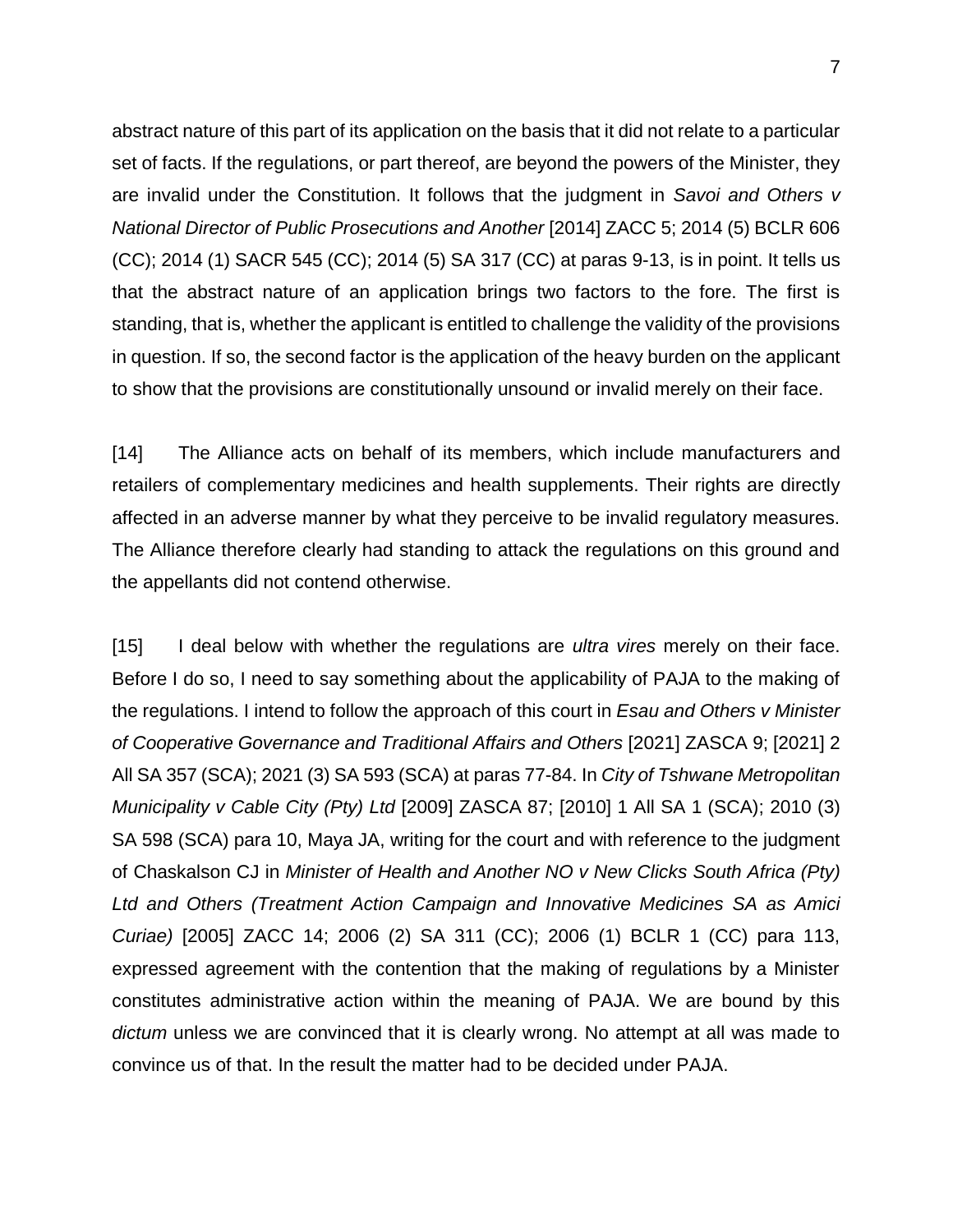[16] Section 35(1) of the Act provides for no less than 45 topics in respect of which the Minister is empowered to make regulations. Most of them relate directly to medicines, scheduled substances, medical devices or IVDs. The few that do not, are not applicable to substances that are not medicines. What remains is  $s$  35(1)(xlv), which provides for the making of regulations:

'[G]enerally for the efficient carrying out of the objects and purposes of this Act, and the generality of this provision shall not be limited by the preceding paragraphs of this subsection.'

[17] The Act does not tabulate its objects and purposes and they have to be gathered from its provisions as a whole, including the objects of the Authority in terms of s 2A, namely:

'**Objects of Authority** – The objects of the Authority are to provide for the monitoring, evaluation, regulation, investigation, inspection, registration and control of medicines, Scheduled substances, clinical trials and medical devices, IVDs and related matters in the public interest.'

I am prepared to accept, therefore, that the objects and purposes of the Act include matters related to the regulation and control etc of medicines and scheduled substances.

[18] It is important to note that the Act does not in this regard refer to substances related to medicines but to matters related to the regulation, registration and control of medicines. Therefore, despite the wide wording of s 35(1)*(xlv)*, it is difficult to comprehend that it encompasses a power to regulate substances that are not medicines in terms of the Act. In any event, it was clear from the answering affidavit and reaffirmed before us, that the case for the appellants was that the regulations purport only to regulate medicines within the meaning of the Act. Whether that is so, as I have said, is the nub of the case.

[19] The definition of 'medicine' in the Act is the following:

*'(a)* . . . any substance or mixture of substances used or purporting to be suitable for use or manufactured or sold for use in—

(i) the diagnosis, treatment, mitigation, modification or prevention of disease, abnormal physical or mental state or the symptoms thereof in humans; or

(ii) restoring, correcting or modifying any somatic or psychic or organic function in humans; and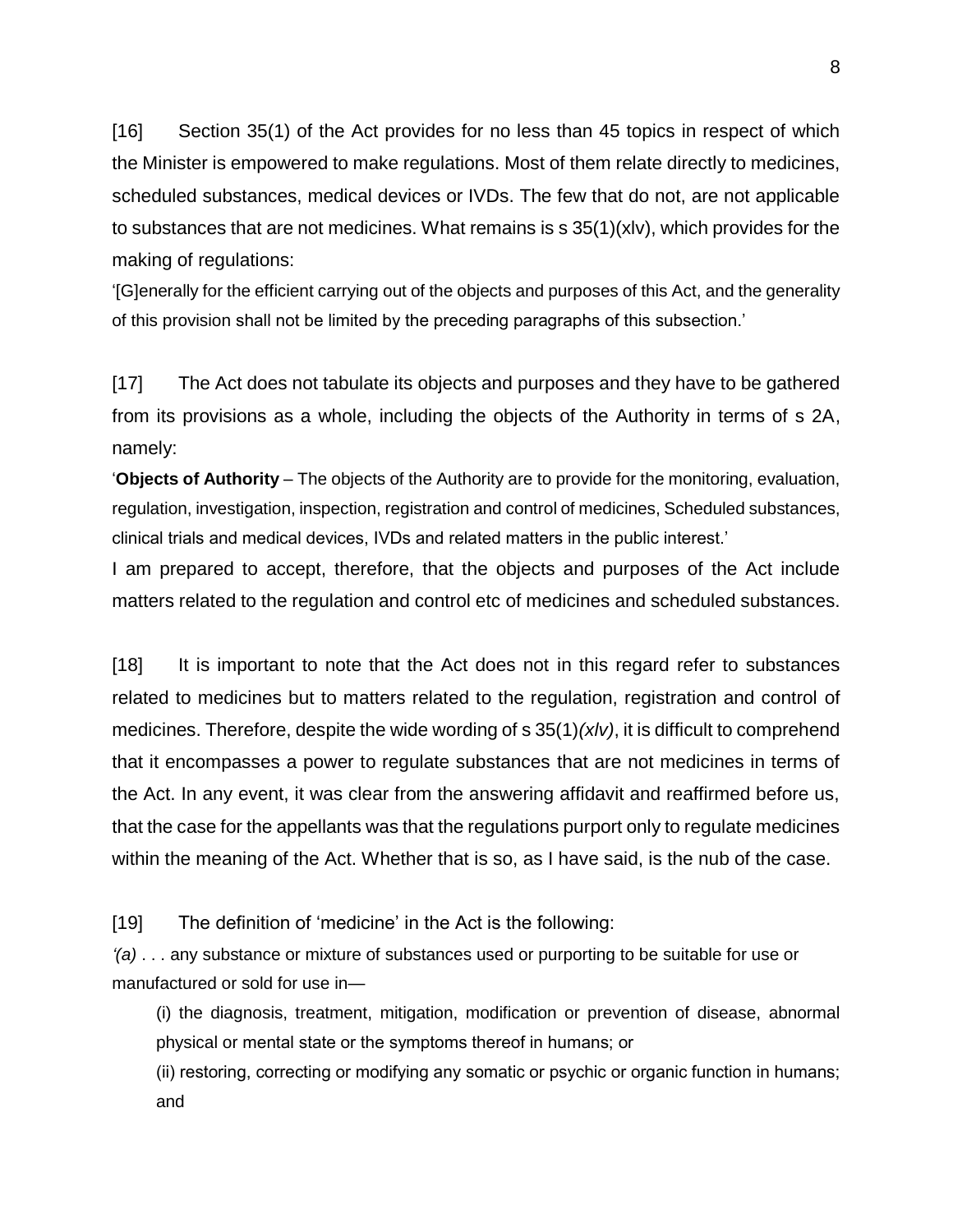*(b)* includes any veterinary medicine.'

The appeal does not concern para *(b)* of the definition.

[20] To qualify as a medicine, a substance (or a mixture of substances) must: be used; purport to be suitable for use; or be manufactured or sold for use for a purpose set out in subparas *(a)*(i) or *(a)*(ii) of the definition. It was rightly common cause between the parties that on a sensible contextual interpretation of the definition these are limited to therapeutic or medicinal purposes. The heads of argument of the appellants therefore aptly stated that medicines 'must always have or claim to have a therapeutic purpose'. This makes eminent sense. On this interpretation, drinking water is clearly not a medicine under the Act, but water that is claimed to have the ability to cure a disease, would be one.

[21] The regulations define 'complementary medicine' as any substance or mixture of substances that:

'(a) originates from plants, fungi, algae, seaweeds, lichens, minerals, animals or other substance as determined by the Authority;

(b) is used or purporting to be suitable for use or manufactured or sold for use –

(i) in maintaining, complementing or assisting the physical or mental state; or

(ii) to diagnose, treat, mitigate, modify, alleviate or prevent disease or illness or the symptoms

or signs thereof or abnormal physical or mental state of a human being or animal; and

 $(c)$  is used  $-$ 

(i) as a health supplement; or

(ii) in accordance with those disciplines as determined by the Authority.'

[22] Thus, to qualify as a 'complementary medicine', a substance must comply with each of paras (a), (b) and (c) of the definition. Paragraph (a) sets a requirement of origin, in wide terms. Paragraph (b) departs from the definition of 'medicine' in the Act. The addition of the word 'alleviate' in subpara (b)(ii) is not material. The same does not, however, apply to the phrase 'maintaining, complementing or assisting the physical or mental state' in subpara (b)(i). It does not restrict complementary medicines to substances that have or claim to have a therapeutic purpose. On the contrary, on its plain meaning subpara (b)(i) has nothing to do with somatic, psychic or organic malfunctioning,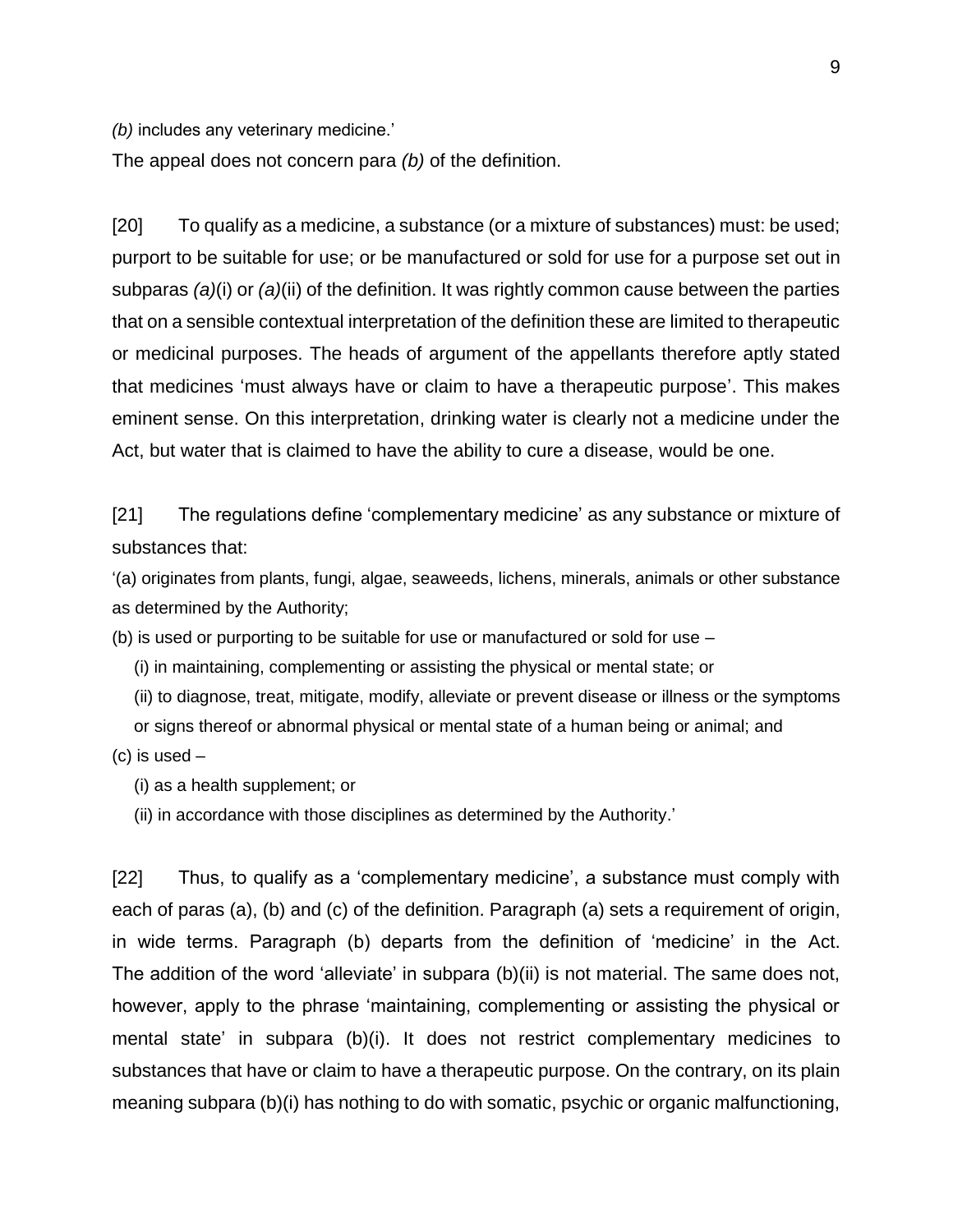but refers to contributing to (maintaining, complementing or assisting) the normal functions of the human body or mind (the physical or mental state).

[23] As I have said, in terms of para (c) a complementary medicine must also be used as a health supplement or 'in accordance with those disciplines as determined by the Authority'. In terms of the regulations 'as determined by the Authority' means as determined by it in guidelines published from time to time. The evidence did not reveal anything in that regard.

[24] However, 'health supplement' is defined as follows:

'. . . any substance, extract or mixture of substances as determined by the Authority, sold in dosage forms used or purported for use in restoring, correcting or modifying any physical or mental state by –

(a) complementing health;

(b) supplementing the diet; or

(c) a nutritional effect,

and excludes injectable preparations, medicines or substances listed as Schedule 1 or higher in the Act.'

[25] It is true that this definition echoes the phrase 'restoring, correcting or modifying' in subpara (a)(ii) of the definition of 'medicine' in the Act. But the definition of 'health supplement' does not end there. It proceeds to state the additional requirement that the restoring, correcting or modifying has to be achieved by: complementing health; supplementing a diet; or a nutritional effect. Clearly therefore, this third element of the definition of 'complementary medicine' takes it even further away from substances that have or claim to have a therapeutic purpose. Whilst some complementary medicines and health supplements as defined in the regulations would be medicines under the Act, many would not.

[26] In sum, the regulations purport to regulate substantial numbers of substances that are not medicines under the Act. The court a quo correctly concluded that, to this extent, the regulations are *ultra vires* and invalid. Paragraph 3 of its order cannot be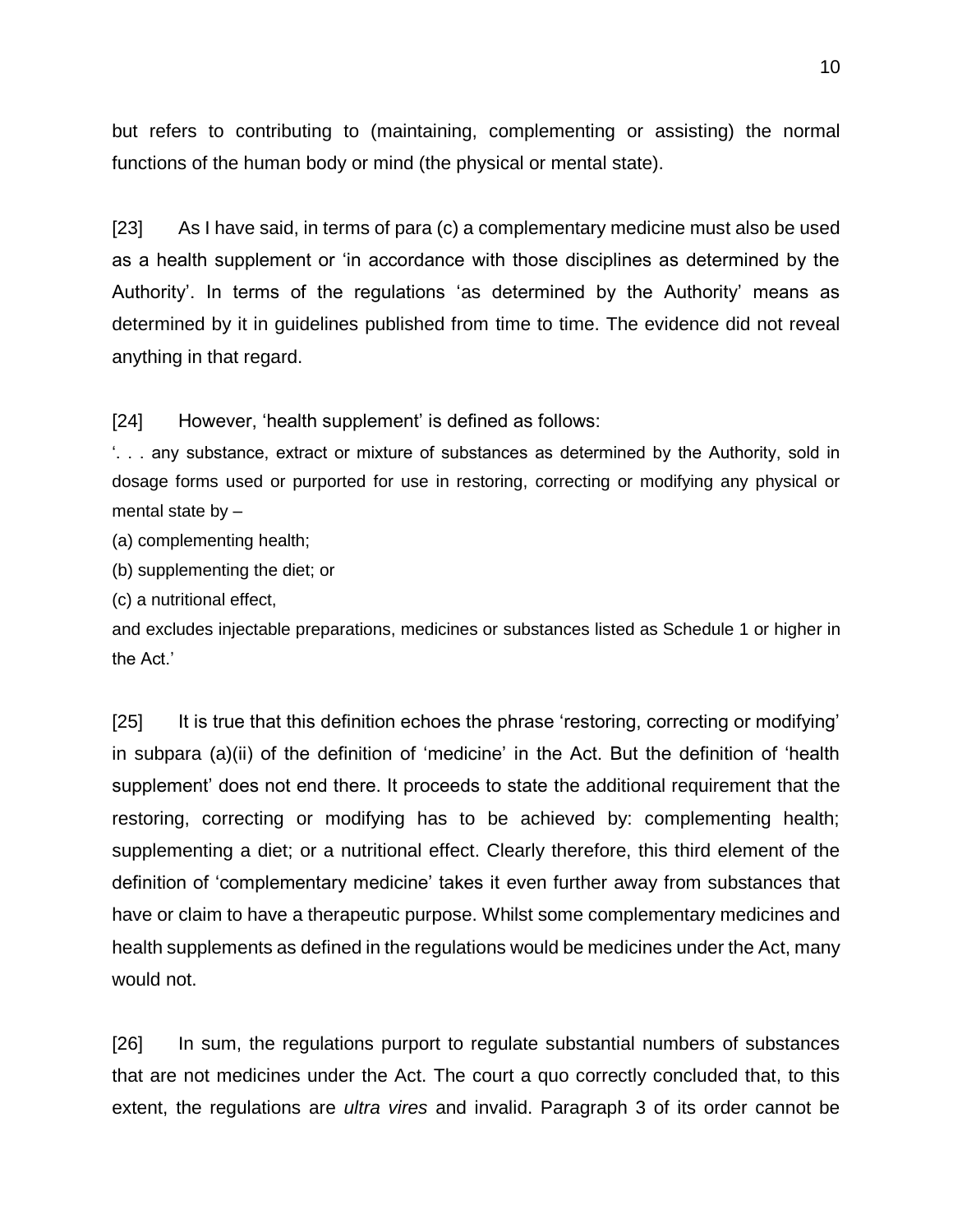faulted. It follows that the appeal must fail on the *ultra vires* ground and that it is unnecessary to make a final determination of the other review grounds.

[27] In my view, however, para 2 of the order cannot stand. That is so for two reasons. The first is that the judgment of the court a quo demonstrated that there had been no dispute as to the proper interpretation of the definition of 'medicine' in the Act before it. It is trite that a court should not issue a declarator in answer to a hypothetical or academic question. Secondly, this part of the order impermissibly departed from the language of the Act. It not only introduced the word 'maladies', but failed to give due recognition to subpara *(a)*(ii) of the definition of 'medicine'. As the propriety of para 2 of the order was raised *mero motu* by this court, setting it aside should not entitle the appellants to costs.

[28] It remains to consider the cross-appeal against the suspension of the declaration of invalidity. The Alliance contended that there was no justification for the suspension. However, it appeared not to have recognised that the court a quo had in this regard exercised a true or strict discretion that may not lightly be interfered with. See *Trencon Construction (Pty) Ltd v Industrial Development Corporation of South Africa Limited and Another* [2015] ZACC 22; 2015 (5) SA 245 (CC); 2015 (10) BCLR 1199 (CC) paras 88-90. I find no reason in principle to interfere with the suspension order. It was at least justified on the following basis. As I have said, it is widely accepted that there is a public interest need to also regulate complementary medicines and health supplements that are not medicines under the Act. Therefore, it is in the public interest to regulate these substances under the regulations during the interim period of consideration of the appropriate regulation thereof. The cross-appeal must therefore fail. However, para 4 of the order should be altered to refer to the Minister and not to the Authority.

- [29] For these reasons the following order is issued:
- 1 The order of the court a quo is varied by deleting para 2 thereof and by substituting the words 'South African Health Products Regulatory Authority' with the words 'Minister'.
- 2 The appeal is dismissed with costs, including the costs of two counsel.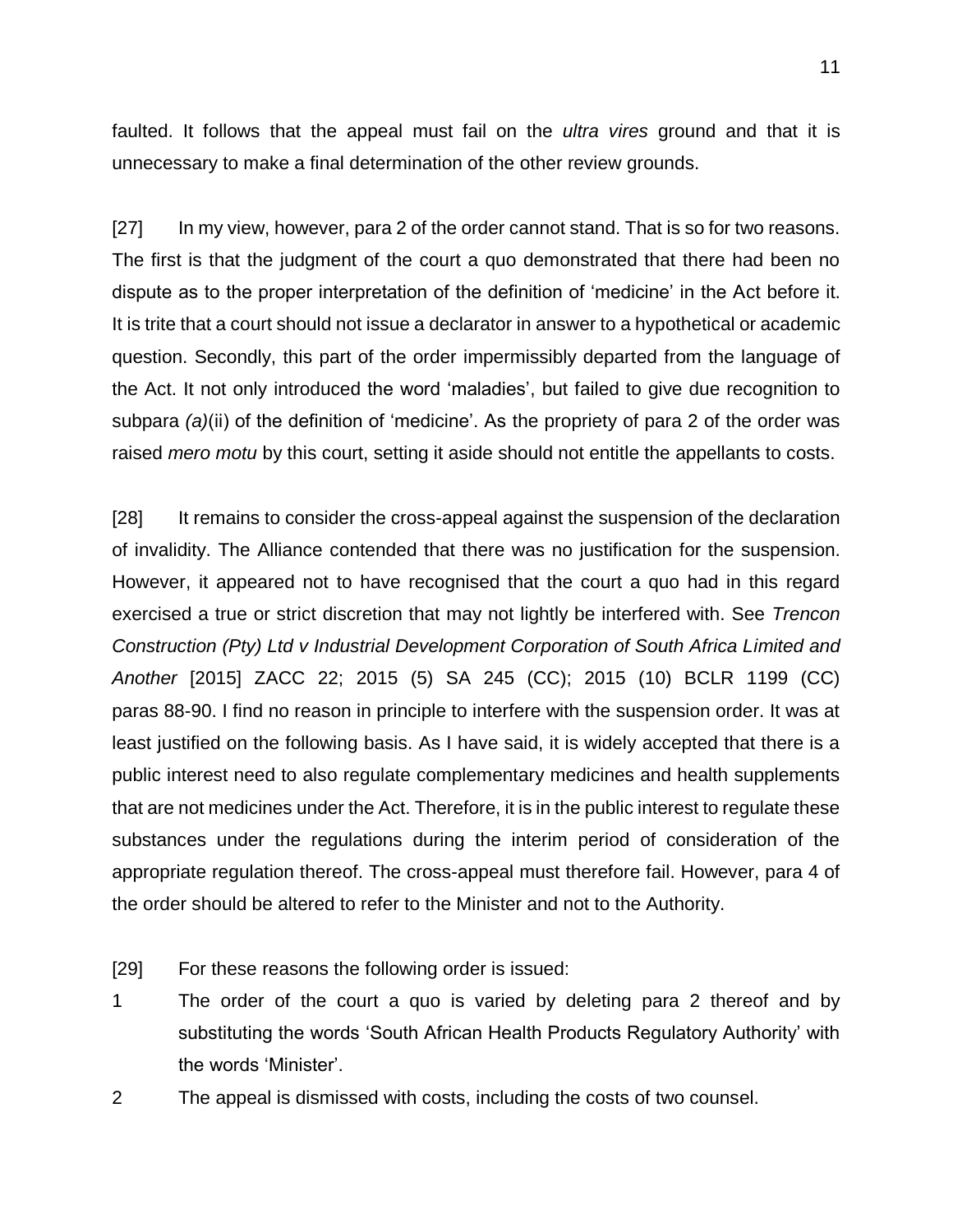3 The cross-appeal is dismissed with costs, including the costs of two counsel.

C H G VAN DER MERWE JUDGE OF APPEAL

\_\_\_\_\_\_\_\_\_\_\_\_\_\_\_\_\_\_\_\_\_\_\_